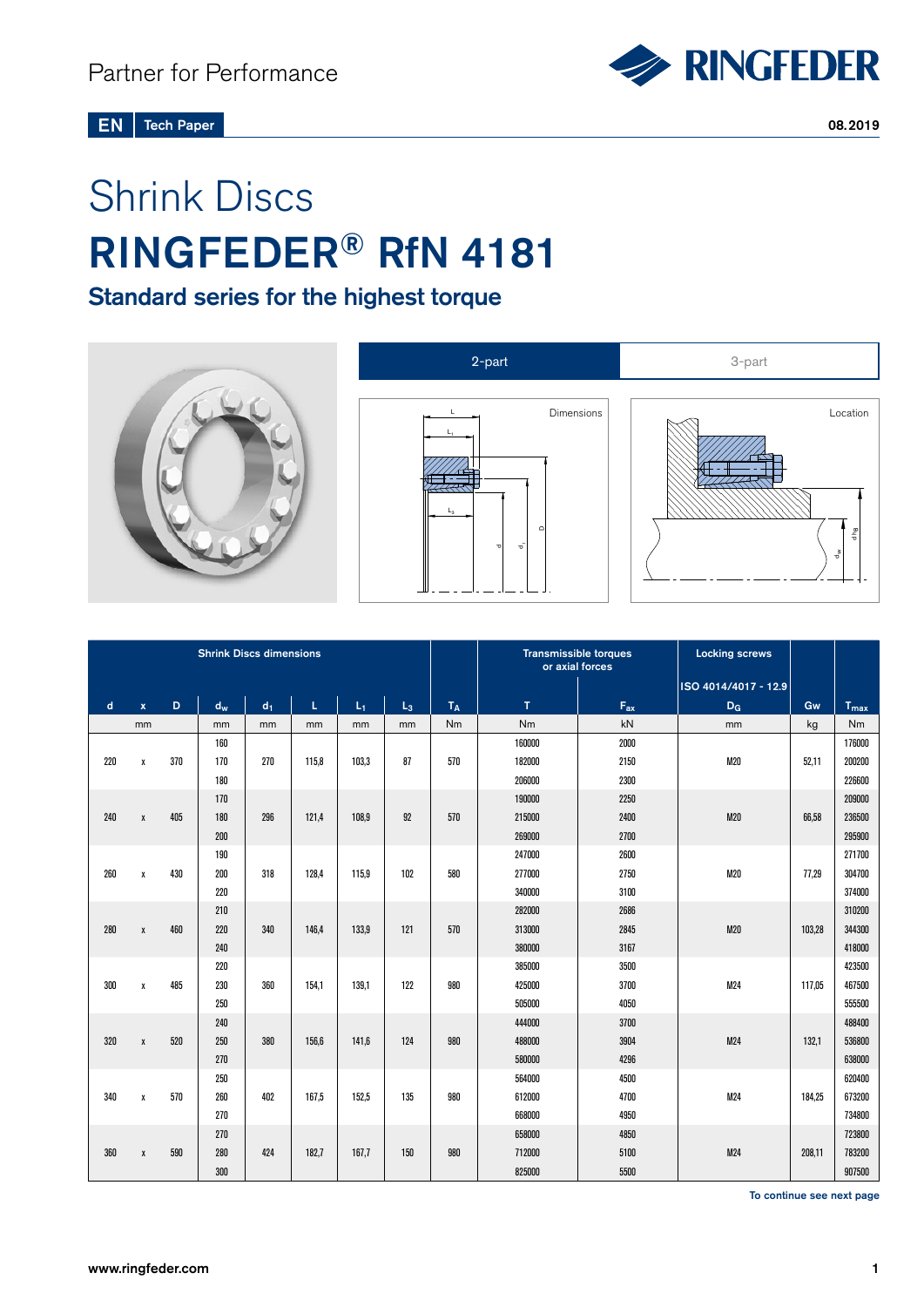

EN Tech Paper 208.2019

## Shrink Discs RINGFEDER® RfN 4181

| <b>Shrink Discs dimensions</b> |                    |      |       |                |       |       |                |                | <b>Transmissible torques</b><br>or axial forces |          | <b>Locking screws</b> |        |                  |
|--------------------------------|--------------------|------|-------|----------------|-------|-------|----------------|----------------|-------------------------------------------------|----------|-----------------------|--------|------------------|
|                                |                    |      |       |                |       |       |                |                |                                                 |          | ISO 4014/4017 - 12.9  |        |                  |
| $\mathbf d$                    | $\mathbf{x}$       | D    | $d_w$ | d <sub>1</sub> | L     | $L_1$ | $\mathsf{L}_3$ | T <sub>A</sub> | $\mathbf{T}$                                    | $F_{ax}$ | $D_G$                 | Gw     | $T_{\text{max}}$ |
|                                | mm                 |      | mm    | mm             | mm    | mm    | mm             | Nm             | Nm                                              | kN       | mm                    | kg     | Nm               |
|                                |                    |      | 290   |                |       |       |                |                | 735000                                          | 5069     |                       |        | 808500           |
| 380                            | χ                  | 640  | 300   | 444            | 185.1 | 168,1 | 148            | 1450           | 790000                                          | 5266     | M27                   | 247,5  | 869000           |
|                                |                    |      | 310   |                |       |       |                |                | 845000                                          | 5452     |                       |        | 929500           |
|                                |                    |      | 290   |                |       |       |                |                | 903000                                          | 6250     |                       |        | 993300           |
| 390                            | $\pmb{\mathsf{X}}$ | 650  | 300   | 470            | 186,3 | 167,6 | 144            | 1900           | 970000                                          | 6450     | M30                   | 259,55 | 1067000          |
|                                |                    |      | 320   |                |       |       |                |                | 1101000                                         | 6950     |                       |        | 1221000          |
|                                |                    |      | 320   |                |       |       |                |                | 969000                                          | 6056     |                       |        | 1065900          |
| 420                            | x                  | 670  | 330   | 495            | 203,9 | 186,9 | 166            | 1450           | 1038000                                         | 6291     | M27                   | 284,75 | 1141800          |
|                                |                    |      | 350   |                |       |       |                |                | 1183000                                         | 6762     |                       |        | 1301300          |
|                                |                    |      | 340   |                |       |       |                |                | 1212000                                         | 7129     |                       |        | 1333200          |
| 440                            | X                  | 740  | 350   | 518            | 212,9 | 195,9 | 178            | 1450           | 1292000                                         | 7383     | M27                   | 398    | 1421200          |
|                                |                    |      | 370   |                |       |       |                |                | 1460000                                         | 7892     |                       |        | 1606000          |
|                                |                    |      | 380   |                |       |       |                |                | 1815000                                         | 9552     |                       |        | 1996500          |
| 480                            | x                  | 790  | 390   | 552            | 243,7 | 225,0 | 201            | 1900           | 1920000                                         | 9845     | M30                   | 495,4  | 2112000          |
|                                |                    |      | 410   |                |       |       |                |                | 2118000                                         | 10331    |                       |        | 2329800          |
|                                |                    |      | 400   |                |       |       |                |                | 2054000                                         | 10270    |                       |        | 2259400          |
| 500                            | X                  | 835  | 410   | 572            | 238,7 | 220,0 | 198            | 1900           | 2145000                                         | 10463    | M30                   | 626,3  | 2359500          |
|                                |                    |      | 430   |                |       |       |                |                | 2377000                                         | 11055    |                       |        | 2614700          |
|                                |                    |      | 430   |                |       |       |                |                | 2397000                                         | 11150    |                       |        | 2636700          |
| 530                            | x                  | 850  | 440   | 608            | 260,0 | 240,0 | 206            | 1900           | 2520520                                         | 11457    | M30                   | 653,4  | 2772572          |
|                                |                    |      | 460   |                |       |       |                |                | 2777417                                         | 12076    |                       |        | 3055159          |
|                                |                    |      | 450   |                |       |       |                |                | 2545000                                         | 11311    |                       |        | 2799500          |
| 560                            | X                  | 940  | 460   | 632            | 260,0 | 240,0 | 206            | 1900           | 2670006                                         | 11609    | M30                   | 748,7  | 2937006          |
|                                |                    |      | 480   |                |       |       |                |                | 2929521                                         | 12206    |                       |        | 3222473          |
|                                |                    |      | 470   |                |       |       |                |                | 4012000                                         | 17072    |                       |        | 4413200          |
| 590                            | x                  | 960  | 480   | 654            | 380,0 | 361,0 | 286            | 1900           | 4199188                                         | 17497    | M30                   | 1173,9 | 4619106          |
|                                |                    |      | 500   |                |       |       |                |                | 4587043                                         | 18348    |                       |        | 5045747          |
|                                |                    |      | 500   |                |       |       |                |                | 3402000                                         | 13608    |                       |        | 3742200          |
| 620                            | X                  | 970  | 520   | 720            | 304,0 | 285,0 | 244            | 1900           | 3708000                                         | 14261    | M30                   | 886,7  | 4078800          |
|                                |                    |      | 540   |                |       |       |                |                | 4028000                                         | 14918    |                       |        | 4430800          |
|                                |                    |      | 530   |                |       |       |                |                | 5758000                                         | 21750    |                       |        | 6333800          |
| 660                            | X                  | 1040 | 550   | 728            | 418,0 | 396,0 | 310            | 3500           | 6236900                                         | 22680    | M36                   | 1448,2 | 6860590          |
|                                |                    |      | 570   |                |       |       |                |                | 6735919                                         | 23635    |                       |        | 7409510          |
|                                |                    |      | 560   |                |       |       |                |                | 4518700                                         | 16138    |                       |        | 4970570          |
| 700                            | $\pmb{\chi}$       | 1140 | 580   | 815            | 315,0 | 294,0 | 260            | 2700           | 4880000                                         | 16828    | M33                   | 1467,5 | 5368000          |
|                                |                    |      | 600   |                |       |       |                |                | 5258000                                         | 17527    |                       |        | 5783800          |
|                                |                    |      | 600   |                |       |       |                |                | 7669000                                         | 25563    |                       |        | 8435900          |
| 750                            | X                  | 1150 | 620   | 900            | 340,0 | 428,0 | 360            | 3500           | 8228643                                         | 26544    | M36                   | 1847,5 | 9051507          |
|                                |                    |      | 650   |                |       |       |                |                | 9106895                                         | 28021    |                       |        | 10017584         |
|                                |                    |      | 640   |                |       |       |                |                | 6897960                                         | 21226    |                       |        | 7587756          |
| 800                            | $\pmb{\mathsf{X}}$ | 1230 | 660   | 935            | 373,0 | 352,0 | 296            | 2700           | 7378000                                         | 22358    | M33                   | 1894,4 | 8115800          |
|                                |                    |      | 700   |                |       |       |                |                | 8390500                                         | 23973    |                       |        | 9229550          |

To continue see next page